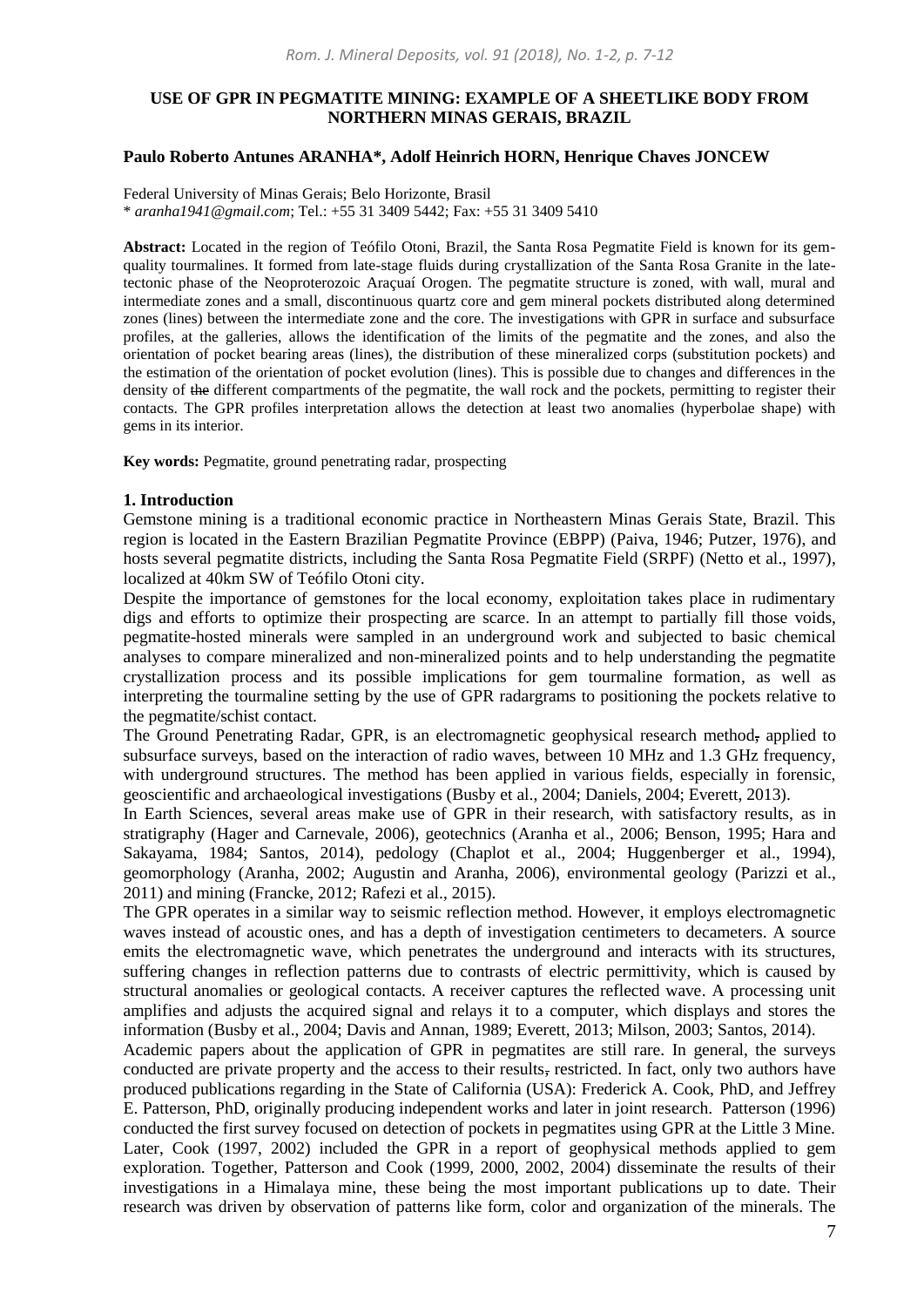gems were found usually in oblong, flattened, and filled with clay or zeolite cavities with their edges parallel to the contact between the pegmatite and the host rock.

# **2. Regional setting**

The SRPF is located between the cities of Franciscópolis and Itambacuri, in the crystalline core of the Neoproterozoic Araçuaí Orogen (Fig. 1). Its formation is associated to the emplacement of Santa Rosa Granite, a late-collisional suite (Bayer et al., 1985, 1987; Oliveira, 2016; Paes, 1997).

The granite intruded biotite schists and gneisses of the São Tomé and Tumiritinga Formations, metasedimentary marine units deposited in arc-related basins. This was not the first plutonic event in the area, as it followed the also late-tectonic intrusion of the São Vitor Tonalite (Oliveira, 2016; Vieira, 2007) B-assimilation occurred during emplacement, causing schist tourmalinization (Oliveira, 2016).



**Fig. 1:** Map of the Santa Rosa Pegmatite Field localization.

# **3. Geology of the studied area Santa Rosa Pegmatite**

The studied pegmatite is an 8m thick dyke, which intruded biotite schists of the São Tomé Formation concordantly to its foliation, zone with thick (blocky) feldspar crystals; and d) small, discontinuous quartz core. Tourmaline crystals or agglomerates that grow from the margin of a zone to its center are a frequent feature. Subordinate pegmatite intrusions and apophyses are found in the main dyke's vicinities.

Gem-tourmalines in the pegmatite are blue or green, and may occur in pockets (miaroles), cavities formed by late-stage substitution processes controlled by fluxing components exsolution from the melt (London, 1986 a, b, 1987; Simmons et al., 2012). These geodes may also bear black, non-gemological tourmaline or contain no tourmaline whatsoever, on which case filling is composed by clay, mud and water. Pocket frames in the studied dig usually show star-shaped muscovite crystals.

# **4. Material and methods**

In nine profiles from the walls of the tunnels in the pegmatite, were taken GPR data with structures that could match the possible cavities (popularly known as potholes or pockets).

The antennas, with central frequency of 100 and 200 MHz, were arranged parallel (common offset), connected via the processing unit to a computer, which retransmitted the signal (Fig. 2). The registration was done using the program Malå Groundvision. The capture, horizontal step, was executed every 5cm travelled and the Computer processing of the collected data consisted of: Declipping, Dewow, Set time zero, Window time range, Removal background, Gaussian Filter, Elevation static (wall static), Time to depth conversion.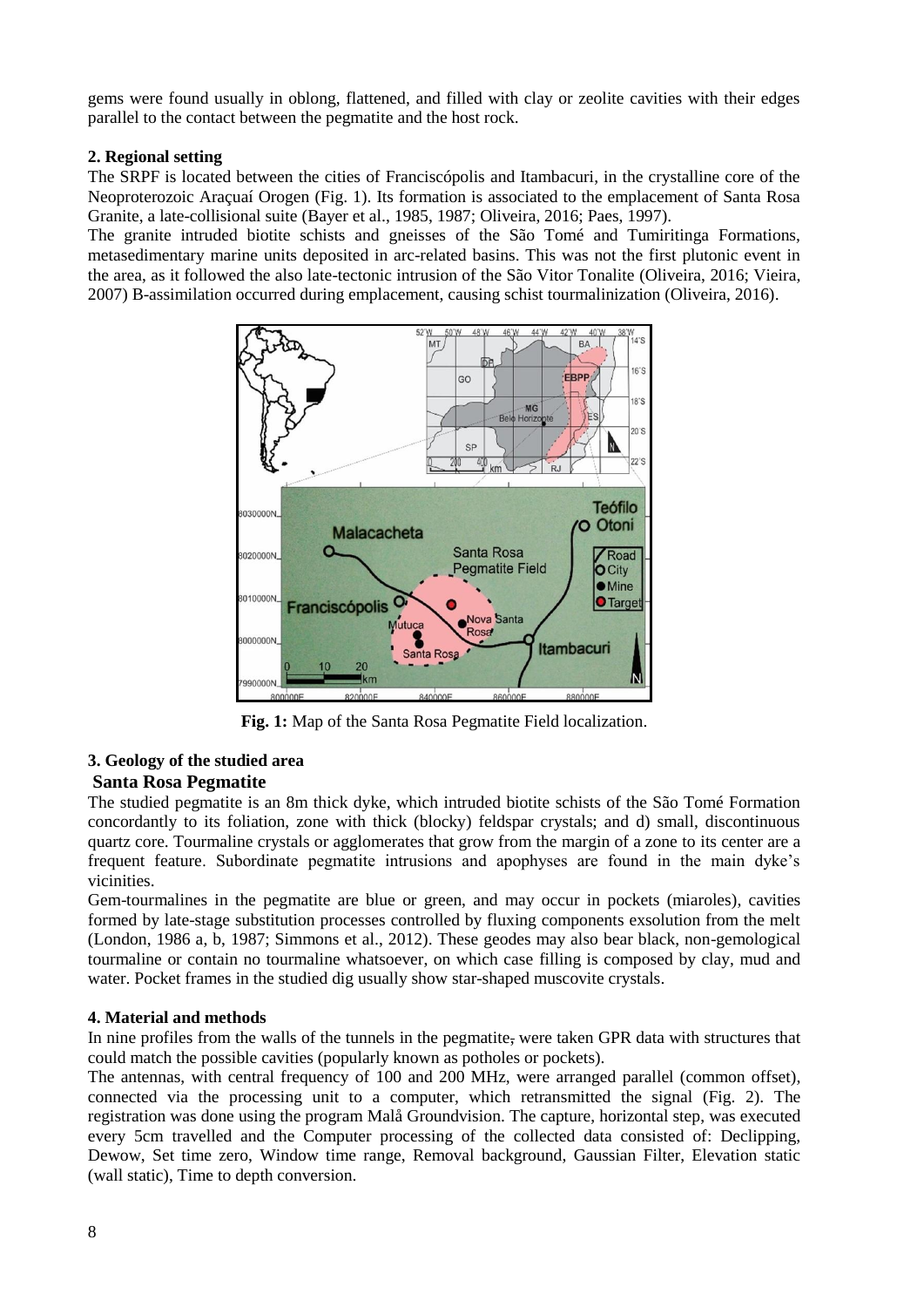

**Fig. 2:** Photo of the acquisition of GPR profile on the wall of the pegmatite rock.

### **5. Results**

In the radargrams obtained by GPR profiles, it was possible to observe variation patterns in the reflection of electromagnetic waves patterns, corresponding to puncture-like and planar structural anomalies within the pegmatite, or to the contact between the pegmatite and the host rock (Micaschists s.l.).

Using the detected hyperbolae, the velocity of electromagnetic waves propagation in the pegmatite was set to 110 m/ $\mu$ s. Associating the performed profiles to topographic survey of the walls, it was possible to spatially locate the anomalies.

The radargrams obtained on the wall of the tunnel 1 show two distinct hyperbolae at well-defined distances of 7.5 and 8.4m. These two hyperbolae are clearly visible in both radargrams, one obtained with antennas of 100 MHz (Fig. 3a), and another obtained with antennas of 200 MHz (Fig. 3b). Also, is to note in the second radargram a little hyperbolae (hyp3), less pronounced, on the left side of the hyperbolae - hyp1. These anomalies were investigated and underground works were made, resulting in the finding of pockets filled with gems.



**Fig. 3.** (see explanation on the next page)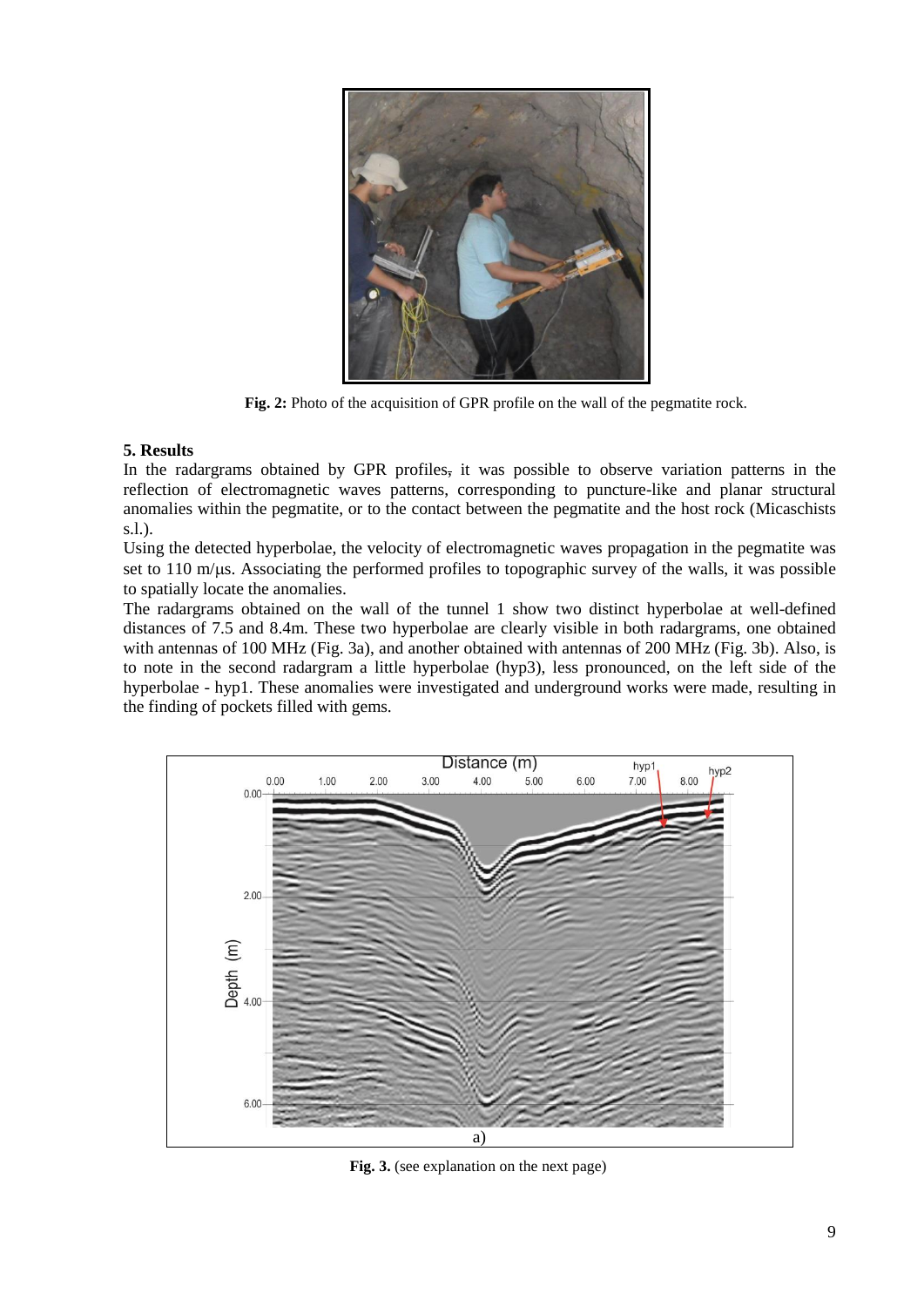

**Fig. 3:** a) Radargrams obtained with the 100 MHz antennas, showing two hyperbolae - pockets indicated by the red arrows; b) radargrams obtained with the 200 MHz antennas on the same wall showing three hyperbolae.

Other profiles were performed on different walls and it was possible to observe in the radargrams obtained with antennas of 100 MHz (Fig. 4) the presence of reflections, probably associated with structures in pegmatite. In general, these structures may be related to fractures filled with clay.



**Fig. 4:** The radargram at the top obtained in wall 9, is showing such related reflections correlated with the internal structure of the pegmatite. The lower part of the figure shows the interpretation of the upper radargram.

Another result well marked by GPR investigation was the identification of the contact between the pegmatite and the host rock formed by micaschists. In Fig. 5 one may observe various types of reflections, hyperbolae, indicating pockets, and linear reflections indicating the contact and clay-filled fractures.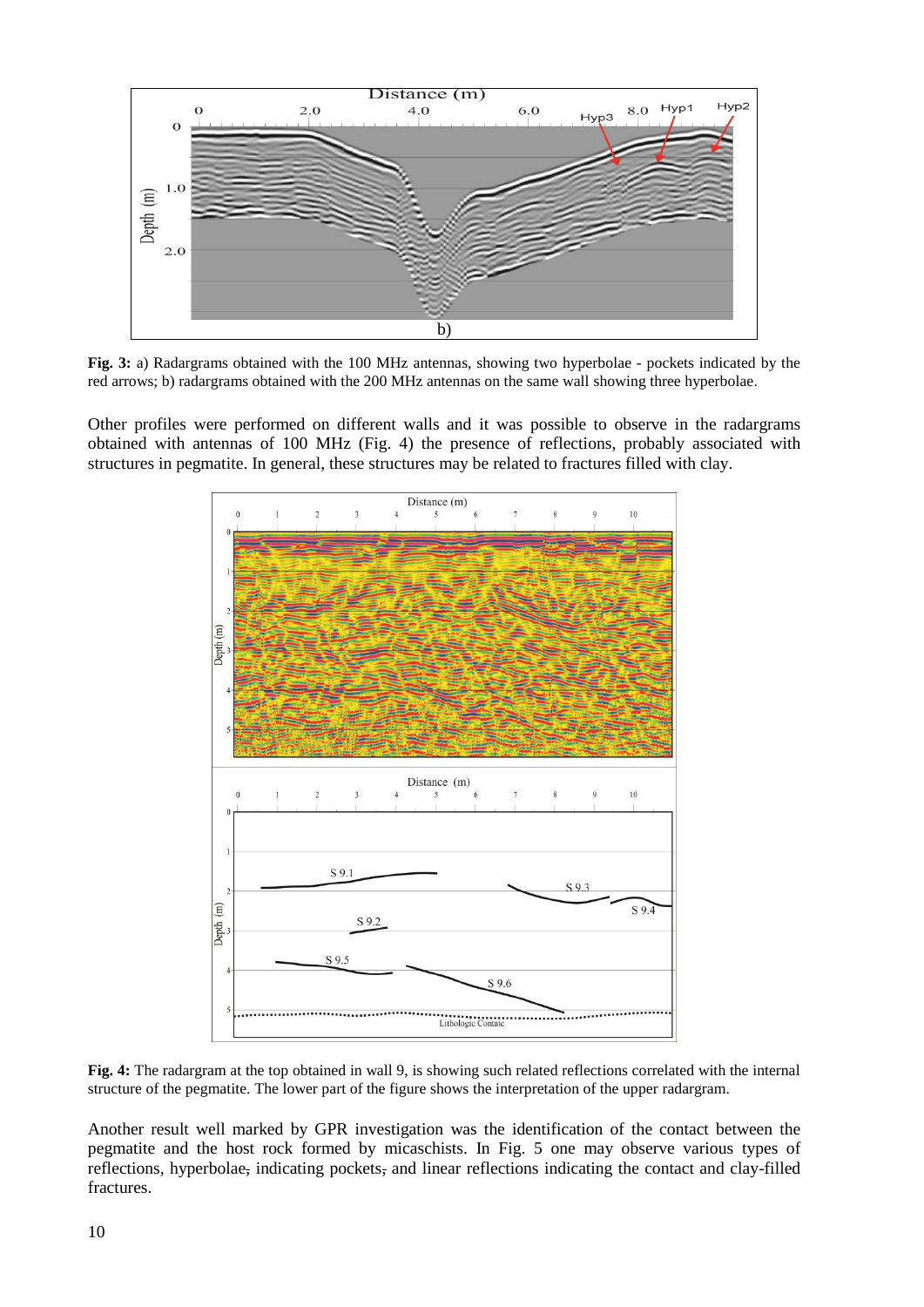

**Fig. 5:** Typical radargram obtained in the research and its interpretation.

### **6. Conclusions**

In the same way as in various fields of Geosciences, the GPR method proved to be an effective tool in the investigation of the pegmatites, corroborating the proposals of Cook (1997, 2002) and Patterson and Cook (1999, 2000, 2002, 2004). The investigation profiles carried out have not only detected the pegmatite-host rock limits, but also structural anomalies inside the pegmatite, especially represented by of hyperbolic patterns, indicating pockets filled with gems.

The planar anomalies found in the pegmatite are predominantly parallel to the direction of intrusive body. Their meaning is debatable. These surfaces can be related to compositional or structural variations within the pegmatite, marking, for example, the boundary between the wall and the border zone. Another possibility is that these anomalies correspond to a set of fractures parallel to the foliation of the schist of São Thomé Formation. These diaclases, besides the schistosity of the host rock, can be considered in this way as a facilitator for the emplacement of the pegmatite veins and dykes.

### **7. Acknowledgements**

We thank CNPQ for the financial support (481382/2012-7), UFMG, and Mine Invest LTDA for the logistical support.

### **8. References**

- Aranha P.R.A. (2002) Estudo das coberturas superficiais e sua dinâmica na região de Gouveia, Serra do Espinhaço, MG: Utilizando o Radar de Penetração no Solo (GPR). PhD thesis, UFOP, Ouro Preto. 312p.
- Augustin C.H.R.R., Aranha P.R.A. (2006) Piping em área de voçorocamento, noroeste de Minas Gerais. Revista Brasileira de Geomorfologia 7, p. 9–18.
- Bayer P., Schmidt-Thomé R., Weber-Diefenbach K., Horn, A.H. (1987) Complex concentric granitoid intrusions in the Coastal Mobile Belt, Espírito Santo, Brazil: The Santa Angélica Pluton. Geologische Rundschau 76, p. 357–361.
- Benson A.K. (1995) Applications of GPR in assessing some geological hazards: Examples of ground water contamination, faults, cavities. Journal of Applied Geophysics 33, p. 177–193.
- Busby J.P., Cuss R.J., Raines M.G., Beamish D. (2004) Application of Ground Penetrating Radar to geological investigations. British Geological Survey, Keyworth. 125p.
- Chaplot V., Walter C., Curmi P., Hollier-Larousse A., Robain H. (2004) Combining geophysical methods to estimate the spatial distribution of soils affected by water saturation. Comptes Rendus Geoscience 336, p. 553–560.
- Cook F.A. (1997) Application of geophysics in gemstone exploration. Gems & Gemology 33, p. 4–23.